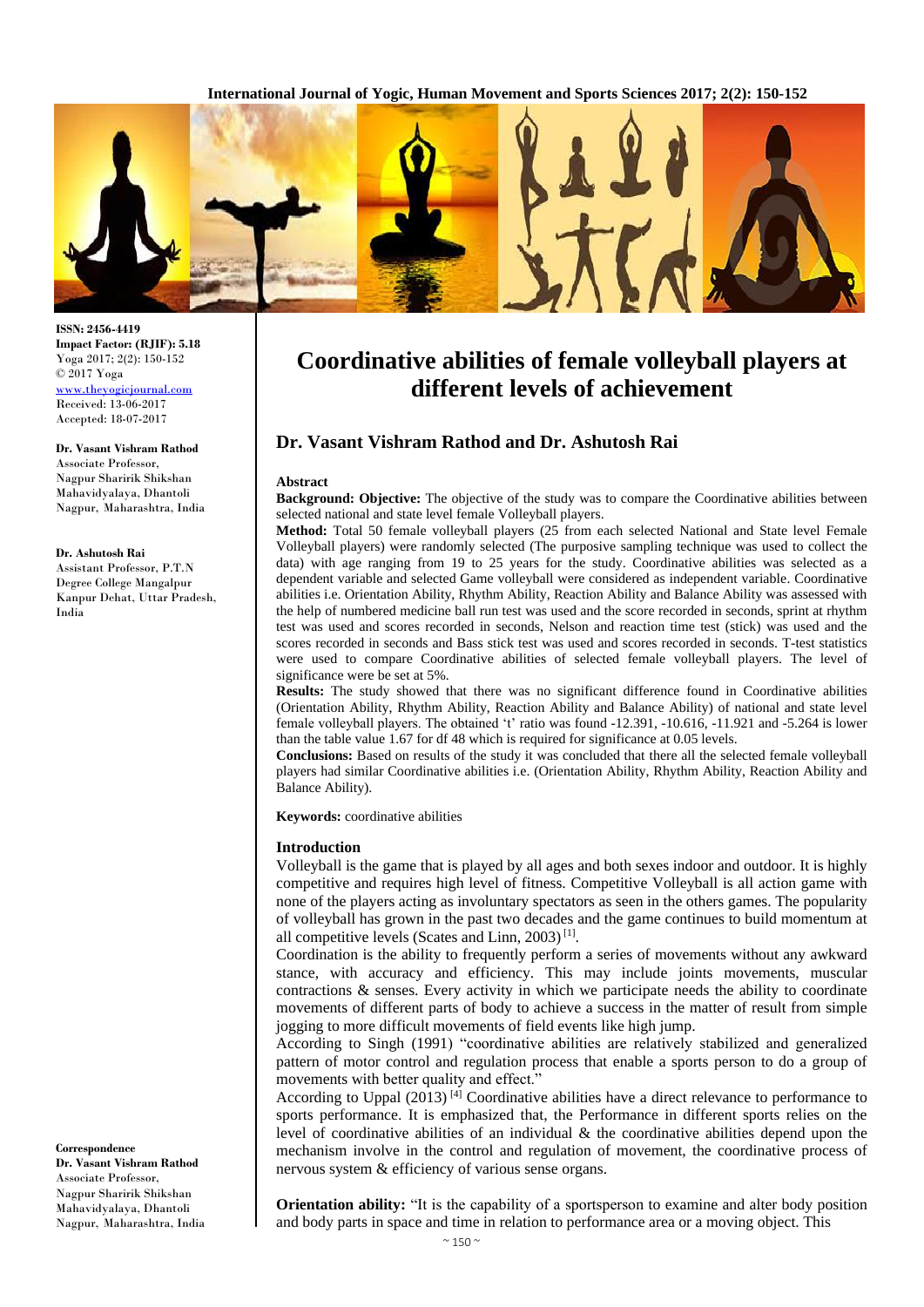International Journal of Yogic, Human Movement and Sports Sciences

ability depends upon the functional capacity of optic sense organ, vestibular apparatus and kinesthetic receptors."

**Rhythm ability:** "It is the capability of the sportsperson to understand the rhythm of movement and to execute the movement with required rhythm. It depends upon the functional capacity of optic, acoustic and kinesthetic sense organs."

**Reaction ability:** "It is the capability of a sportsperson to respond speedily to a given stimulus and execute welldirected actions following a stimulus. It depends upon the functional capacity of optic, acoustic and tactile sense organs."

**Balance ability:** "It is the capability of a sportsperson to maintain equilibrium of the body both in static and dynamic conditions. All types of body movements are affected by this ability but it has a special importance when movements are done in a small area. This ability depends upon the functional capacity of vestibular apparatus."

# **Objective of the study**

Coordinative abilities of Female Volleyball Players at Different Levels of Achievement.

## **Methodology**

**Subjects:** For the purpose of this study fifty female volleyball players were randomly selected from different Stadiums and clubs of Delhi NCR Region. The purposive sampling technique was used to collect the data from National level  $(n=25)$  and State level  $(n=25)$  female volleyball players. The 50 volleyball players range in age between 19 to 25 years.

# **Variable:** Dependent Variables:

Coordinative abilities

1) Orientation Ability, 2) Rhythm Ability, 3) Reaction Ability, 4) Balance Ability

# **Criterion Measures**

- **1. Orientation ability:** To measure the ability of female volleyball players numbered medicine ball run test was used and the score recorded in seconds.
- **2. Rhythm ability:** To measure the rhythm ability of female volleyball players sprint at rhythm test was used and scores recorded in seconds.
- **3. Reaction ability:** To measure the reaction ability of female volleyball players Nelson and reaction time test (stick) was used and the scores recorded in seconds.
- **4. Balance Ability:** To measure the balance ability of female volleyball players Bass stick test was used and scores recorded in seconds.

# **Collection of Data**

The data were collected as per direction given in the manual of Coordinative abilities from 50 National and State level Female Volleyball Players on purposive sampling. All the data were collected from the concern National and State level tournaments. Before actual collection of data, the investigator gave a short orientation lecture explaining to the subjects, the purpose of the study.

# **Statistical Analysis**

T-test were used to compare Coordinative abilities of selected National and State level female volleyball players. The level of significance were be set at 5%.

| <b>Volleyball Players</b>  |              | Mean    | <b>Std. Deviation</b> | t-Value    |
|----------------------------|--------------|---------|-----------------------|------------|
| <b>Orientation Ability</b> | National     | 11.2688 | .72493                | $-12.3916$ |
|                            | <b>State</b> | 14.0380 | .85029                |            |
| Rhythm Ability             | National     | 3.2544  | .35943                | $-10.6167$ |
|                            | <b>State</b> | 4.3592  | .37621                |            |
| <b>Reaction Ability</b>    | National     | 0.3633  | .03306                | $-11.9216$ |
|                            | <b>State</b> | 0.4652  | .02707                |            |
| <b>Balance Ability</b>     | National     | 13.0464 | .45569                | $-5.26488$ |
|                            | <b>State</b> | 13.6792 | .39180                |            |

**Table 1:** Representation of Mean and Standard Deviation relation to Coordinative abilities of National and State level Female Volleyball Players

'Sig at 0.05, table value  $(48) = 1.67$ 

Table-1 the study showed that the mean values of Coordinative abilities (Orientation Ability, Rhythm Ability, Reaction Ability and Balance Ability) between National and State level Female Volleyball Players 11.2688 & 14.0380, 3.2544 & 4.3592, 0.3633 & 0.4652 and 13.0464 & 13.6792 respectively. The obtained 't'ratio was found -12.391, -

10.616, -11.921 and -5.264 is lower than the table value 1.67 for df 48 which is required for significance at 0.05 levels. It was concluded that there was no significant difference occurred in Coordinative abilities i.e. (Orientation Ability, Rhythm Ability, Reaction Ability and Balance Ability) of national and state level female volleyball players.